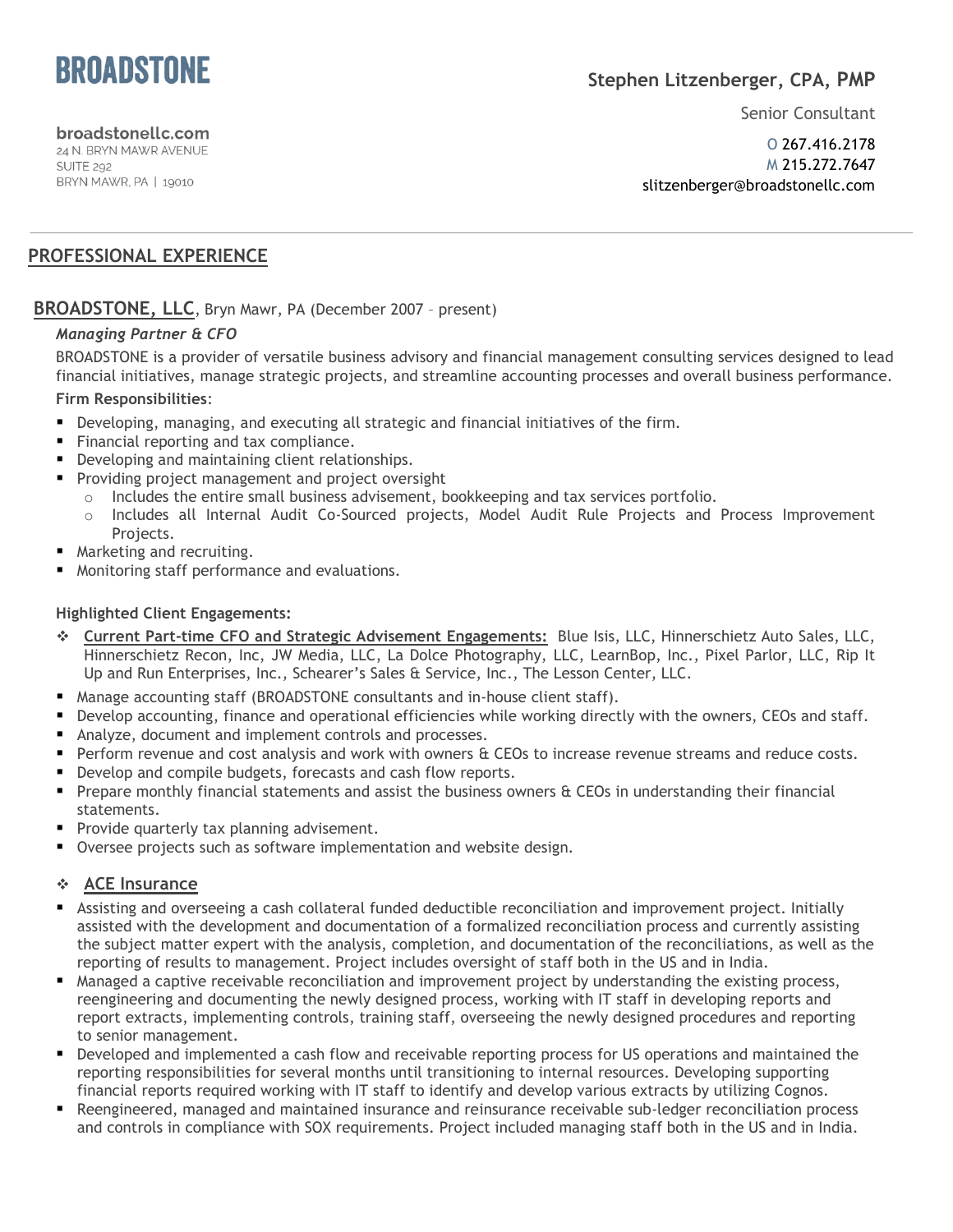# *BROADSTONE*

## **Health Partners, Inc.**

- Oversaw and managed co-sourced internal audit projects including the following audits: HIPAA compliance audit, Fee Schedule, Claims, and Enrollment. All audits required planning, overseeing execution, reporting and closing. Project details included: developing audit plan, understanding processes, testing controls, compiling audit reports and making process improvement recommendations to the Director of Internal Audit and the business process owners.
- Planned, managed and executed various National Association of Insurance Commissioners ("NAIC") Model Audit Rule projects between 2009 and 2012. Projects details included: assessing business and enterprise risks, documenting, testing and implementing mitigating controls as well as documenting processes and making process improvement recommendations to the business process owners.

## **The Siegfried Group, LLP**, Wilmington, DE (2006 – 2007)

### *Senior Manager*

**ACE Limited - Consulting Engagement** (May 2006 – December 2007)

Overview: Assisted and advised with an accounts receivable project of a global insurance and reinsurance company with annual gross written premiums of approximately \$17 billion. Specific duties included:

- Revised the existing receivable reconciliation process.
- Reported directly to the VP of Finance and provided analyses used in determining billable vs. non-billable receivables.
- Managed a team of approximately 20 team members.
- **Performed second level reviews as the subject matter expert and ensuring documentation was compliant with** PCAOB Standards.

### **❖** Interpublic Group - Consulting Engagement (February 2006 - May 2006)

Overview: Assisted and advised with the 10K filing of a multi-national public advertising and marketing services company, with annual revenues of approximately \$6.3 billion.

## **Ernst & Young, LLP,** Philadelphia, PA & London, UK (2003-2006)

### *Audit Manager*

- Audited and advised on IFRS / Local GAAP to US GAAP conversions projects required for 20F SEC filings for companies located within the UK as well as Switzerland.
- Managed local teams within both the UK and Switzerland while auditing the financial statements of local companies under the guidance of SEC SS 210.3-05 financial statements of businesses acquired or to be acquired.
- Oversaw audit procedures performed by local Indian teams during Rule144A audit procedures in India.
- Managed and conducted integrated audit as well as quarterly reviews of a multi-national public company, with annual revenues of approximately \$6 billion.
- Managed, designed, and performed test of control procedures required by Section 404 of the Sarbanes-Oxley Act of 2002 in compliance with the Public Company Accounting Oversight Board ("PCAOB").
- Managed and conducted audit of a not-for-profit healthcare (senior care) client.
- Provided training and supervision to staff and seniors on audit engagements with engagement team sizes ranging from

5 – 25 team members.

- Participated in staff counseling, providing individual development and mentoring.
- Assisted in firm recruiting / interviewing efforts.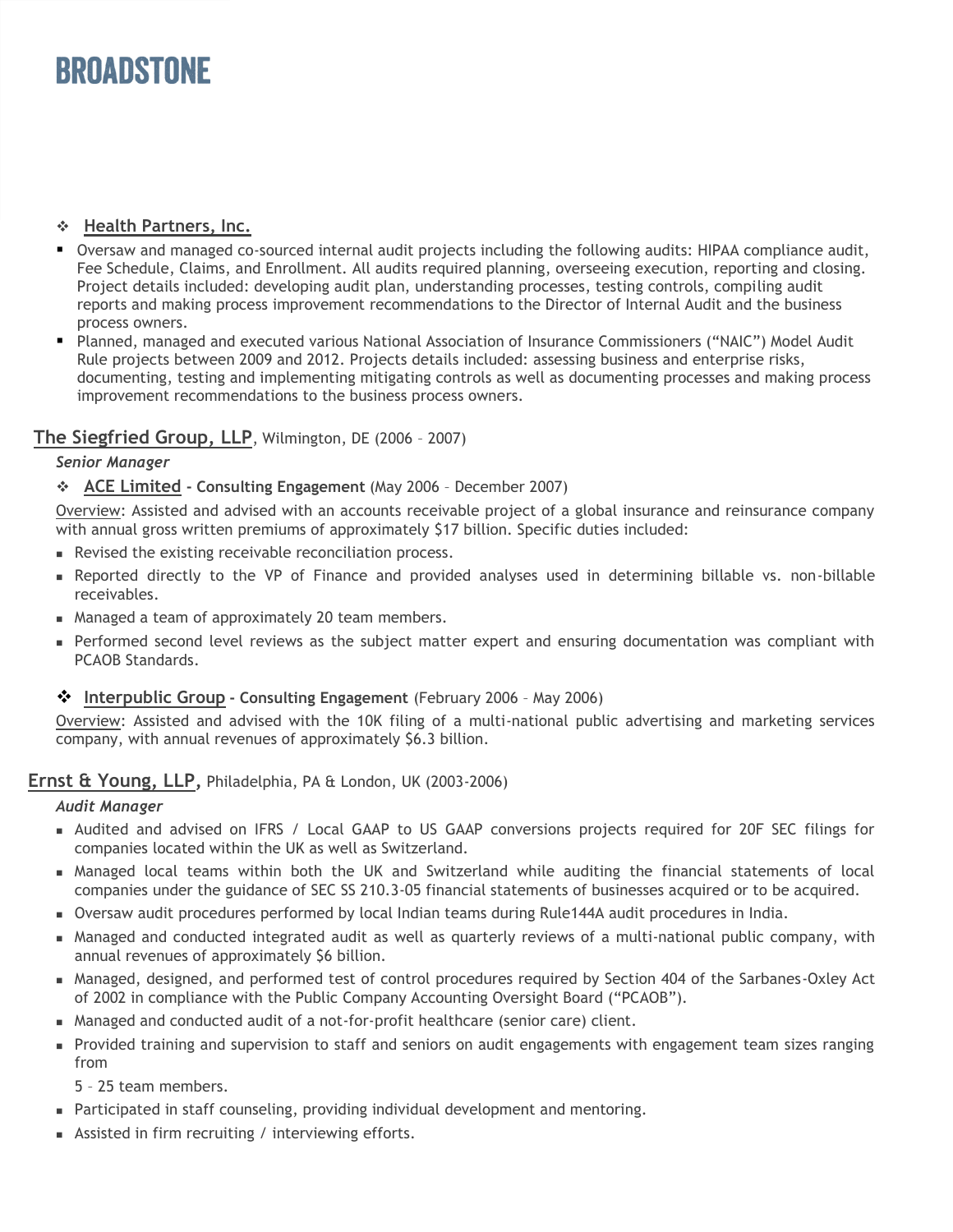# **BROADSTONE**

## **Beucler, Kelly, & Irwin, Ltd**, Philadelphia, PA (1999-2003)

### *Audit Supervisor*

- Managed and conducted audits of small businesses, not-for-profit organizations (including A-133 government compliance), and employee benefit plans.
- Designed and implemented internal control and internal control testing.
- Conducted review and compilation engagements.
- Prepared C-Corporation, S-Corporation, Partnership, and Individual tax returns.
- Reviewed and approved prepared Form 5500's and Form 990's under audit compliance requirements.
- Supervised and trained personnel on engagements including: reviews, compilations, as well as tax return preparation.
- Participated in Audit Watch and audit re-engineering.

## **Hinnerschietz Recon, Inc.**, Emmaus, PA (1998-2003)

### *Consultant and CPA*

- Established an understanding of financial statement information.
- **Prepared financial analysis for lending institution.**
- Assisted in payroll processing and compliance.
- **Provided QuickBooks and general bookkeeping consulting.**
- Developed cost analysis and improve inventory turnover and control.
- Prepared S-Corporation, Partnership and Individual tax returns.

## **Wal-Mart**, Richmond, VA (1997-1999)

## *Staff Accountant, Internal Audit*

- Tested internal control structure using both statistical and non-statistical sampling.
- Conducted functional audits at store level to ensure compliance with corporate policies and procedures, as well as government laws and regulations.
- Reconciled cash office accounts and reviewed general journal postings.
- Supervised inventory counts at numerous store locations as well as reconciled actual inventory levels to adjusted book balances to determine operating efficiency of a particular store.
- Traveled throughout the United States and Canada approximately 80% of the year.
- **Participated in the Wal-Mart leadership foundation and management development program.**